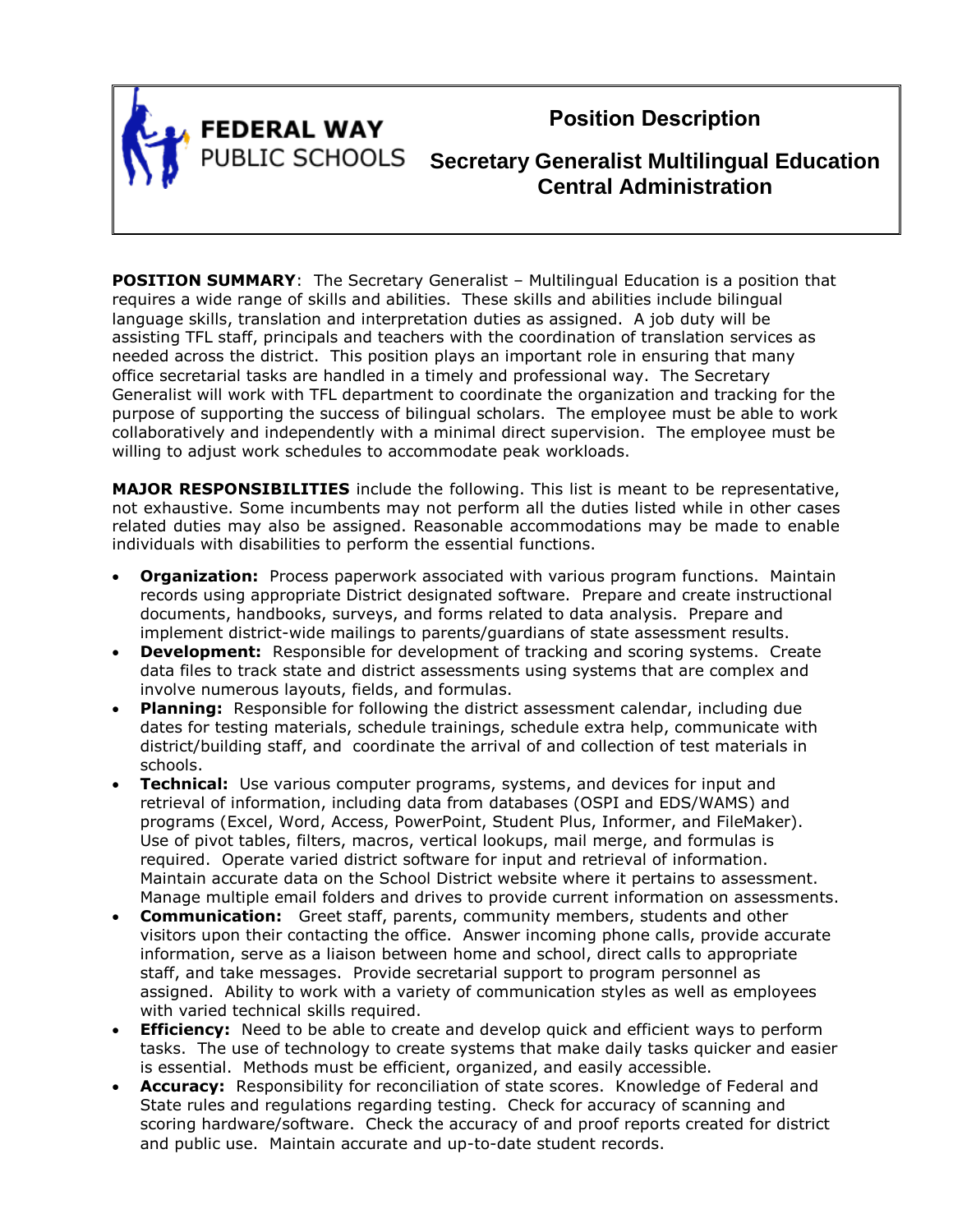- **Data Management:** Gather information from current or archival sources for reports, budgets, or data analysis. Monitor monthly CEDARS submissions for integrity of AMAO (Annual Measurement Achievement Objectives) data in collaboration with instructional technology specialists. Update and assist with maintaining records for the Certificate of Biliteracy, interpreters, translations, ELL enrollment. Provide clerical and administrative support in coordination with the Assessment Department for district/state related ELL assessments.
- **Training:** Assist staff with access to data and questions about where to find information on students for the Multilingual Education Department. Assist staff, principals, and teachers with the coordination of supporting ELL learners.
- **Manage Interpreters/Translations:** Recruit and train interpreter/translation staff to work on timesheets for communication with multilingual families and parents for scholars (i.e., scheduling for SLCs and related ELL events). Responsibility for scheduling, training, monitoring, and checking the quality of work performed by the interpreters/translation staff. Building a rapport with and maintaining a pool of trained individuals for this work is critical. Work closely with independent interpreter agencies to coordinate schedules for district-wide student-led conferences. Answer foreign language voice mail and return phone messages to parents and families of students qualified for ELL program.
- **Flexibility:** The Multilingual Education Department and its tasks are fluid in nature and ever changing; adapting to change and new processes is important. Handle emergency requests to provide data for administrators, court cases, hearings, budget reasons, board and key stakeholder requests, etc. The Multilingual Assessment/Data Analyst must be ready to meet these needs.
- **Coordination:** Work and provide assessment data for key stakeholders about multilingual education information and needs. Maintain all multilingual education testing data which is warehoused in Informer/StudentPlus. Coordinate with the Assessment and Instructional Technology Departments on needed changes in test data. Check to be sure uploads are working and data is understandable by the users; work with multiple departments to resolve data analysis problems. As State Testing comes on-line, work with the Assessment and Technology Departments and site test coordinators to work out details of on-line testing.

## **OTHER RESPONSIBILITIES**

- Coordinate early registration of ELL families by administering placement tests, assisting in completing home language surveys and school registration forms.
- Work in the field to implement assessment accommodations, interpret during conferences and meetings, and support ELL assessments.
- Develop relationships with parents, staff, students, and the public in a multicultural and multiracial community.
- Report directly to the Director of Multilingual Education
- Tracking and filing of electronic and hard-copy documents; processing routine correspondence; reviewing assigned outgoing correspondence for format, spelling and typographical accuracy; and coordinating distribution of mail.
- Organize department materials for District and State assessment programs, including distributing/collecting and packing/unpacking test tubs.
- Determine need for, obtain, and supervise substitute help for projects.

# **REQUIRED QUALIFICATIONS: Education and Experience**

High school diploma or equivalent Two (2) years of secretarial experience

### **ADDITIONAL REQUIREMENTS:**

Basic knowledge of Microsoft Word, Excel and Publisher with a willingness and ability to reach a higher level of proficiency through additional training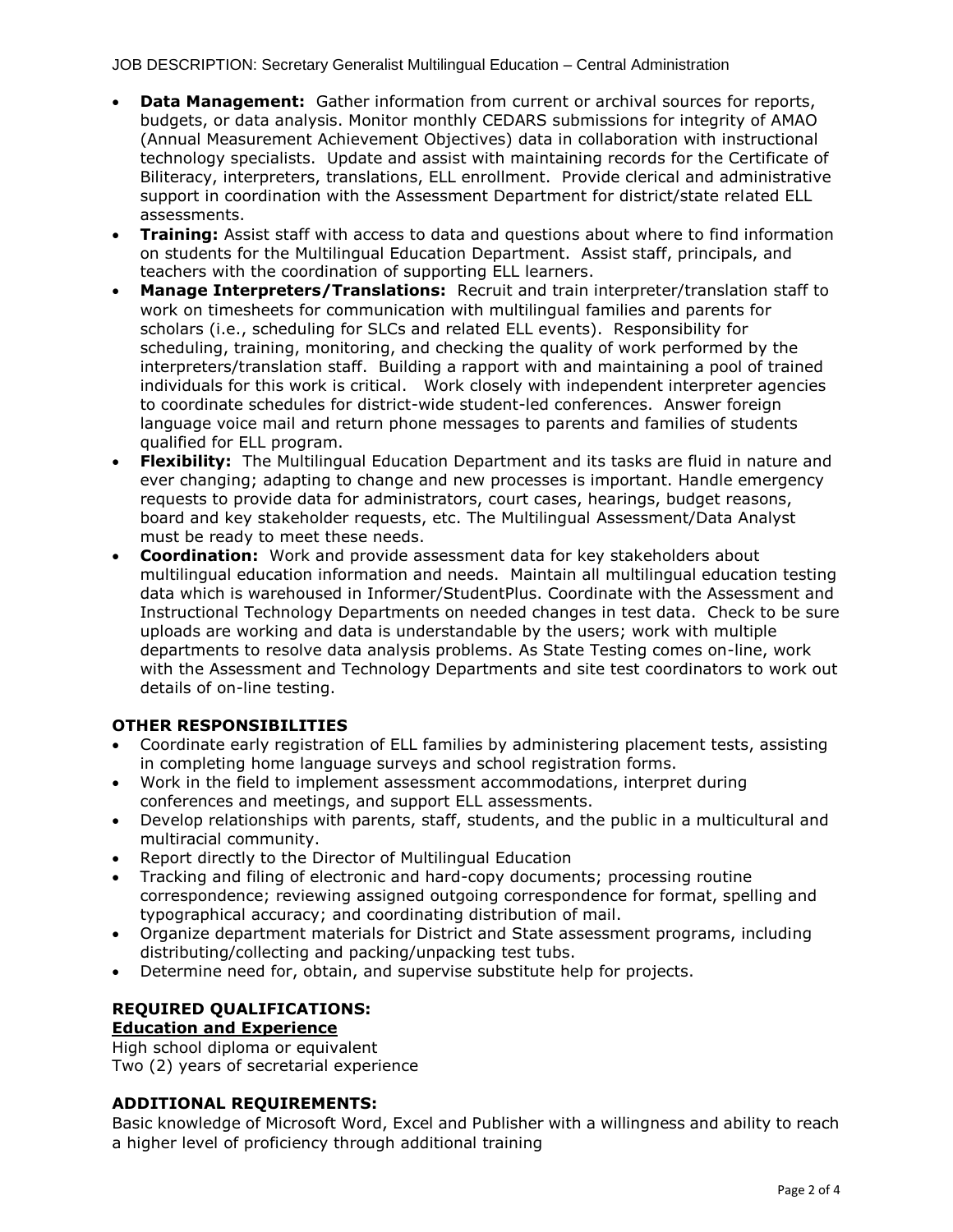JOB DESCRIPTION: Secretary Generalist Multilingual Education – Central Administration

Familiarity with OSPI and district portals for student registration and basic data retrieval or a willingness to learn and apply these skills Positive evaluations

#### **PREFERRED QUALIFICATIONS:**

Bilingual Spanish/English

## **CONDITION OF EMPLOYMENT:**

Criminal background clearance Valid Washington State Driver's License Work scheduled hours on a consistent basis.

#### **KNOWLEDGE OF:**

School board policies and procedures Microsoft Office software Interpretation agencies/resources

#### **ABILITY TO:**

Organize and perform job responsibilities efficiently and independently without close supervision, able to pay strict attention to detail, and set and meet deadlines. Speak, read and follow written or verbal communications

Practice effective safety and security within individual work routines

Develop and maintain positive customer relations with staff, visitors, service providers, law enforcement, and other community agencies.

Work collaboratively with District staff and promote teamwork with co-workers Practice ethical and professional standards of conduct including the requirements of confidentiality

Relate effectively with parents, staff, students and the public in a multicultural and multiracial community

Perform job responsibilities with or without reasonable accommodations

#### **REQUIRED KNOWLEDGE, SKILLS AND ABILITIES RELATED TO CULTURAL COMPETENCE AND EQUITY:**

Knowledge/awareness of own cultural identity and how this influences behavior, and desire to learn about the cultural identity of others.

Ability to establish and nurture an environment that promotes cultural competence and equitable treatment of staff, students, and patrons of the District.

Ability to understand and hold self and others accountable for promoting the Federal Way Public Schools' commitment to "Each Scholar: A Voice. A Dream. A Bright Future."

Ability to recognize that each person is a unique individual even as we celebrate their group cultural heritage.

**PHYSICAL DEMANDS:** The physical demands described here are representative of those that must be met by an employee to successfully perform the essential functions of this job. Reasonable accommodations may be made to enable individuals with disabilities to perform the essential functions.

While performing the duties of this job, the employee will constantly stand and walk, bend neck and back, use hands for repetitive grasping and pushing/pulling. The employee is frequently required to squat, kneel, use hands for fine manipulation, knee stand and push/pull. The employee will occasionally be required to sit, climb stairs/ladder, lift and reach overhead, crawl, and lift/carry. The employee must constantly lift/carry up to 5 pounds and must frequently lift /carry up to 10 pounds. The employee will occasionally lift/carry a maximum of 35 lbs. The employee is occasionally required to push/pull a maximum weight of 100 pounds.